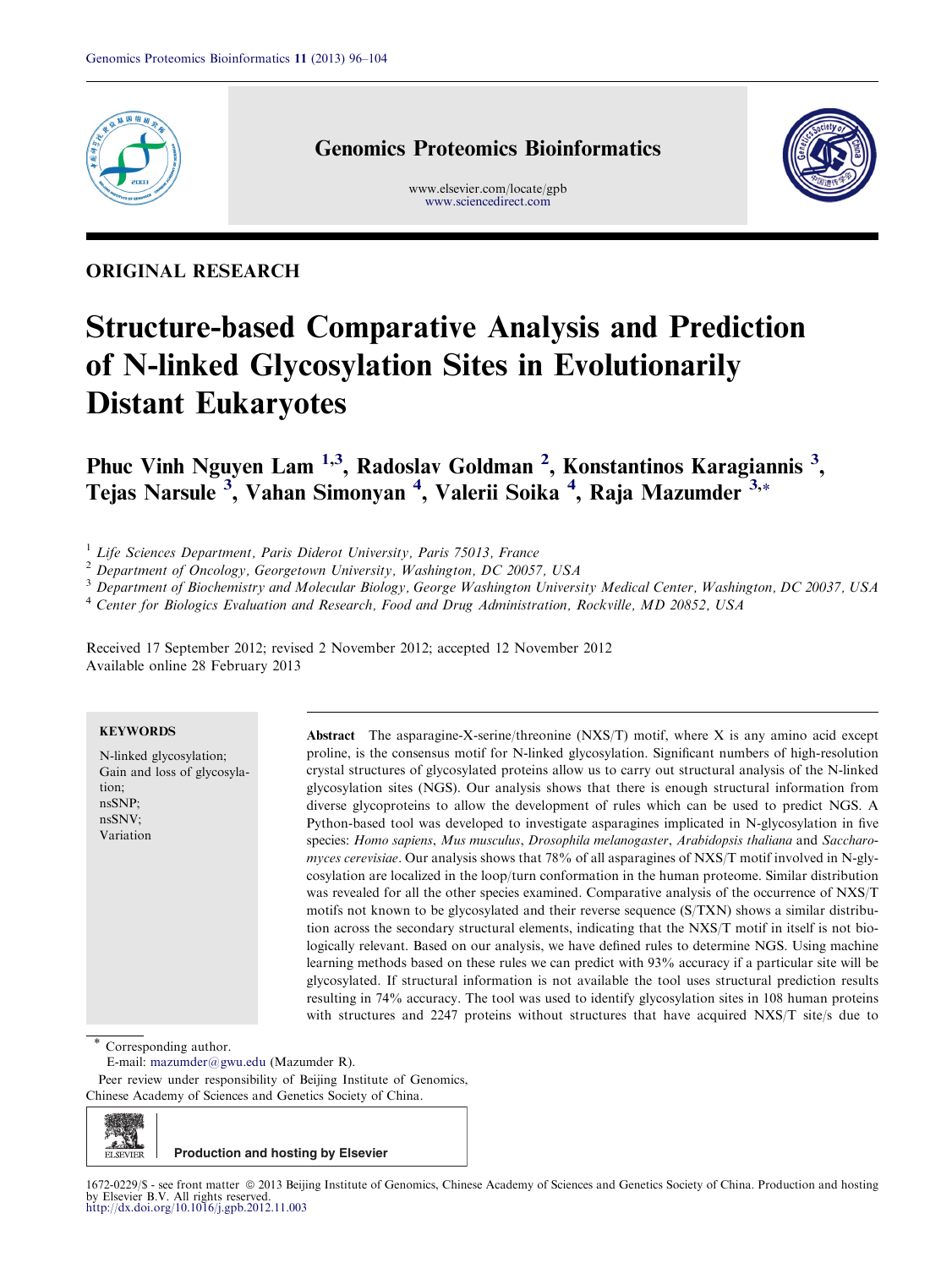non-synonymous variation. The tool, Structure Feature Analysis Tool (SFAT), is freely available to the public at <http://hive.biochemistry.gwu.edu/tools/sfat>.

### Introduction

Co- and post-translational modifications (PTMs) modify the function of proteins by the addition of specific chemical groups that affect their thermodynamic, kinetic and structural properties. Glycosylation, one of the many types of PTMs, contributes to the diversification of proteins by the addition of structurally-diverse oligosaccharides. This modification is widespread and involved in a wide variety of biochemical and cellular processes including protein folding, maintenance of cell structure, receptor-ligand interaction, cell signaling and cell-cell recognition [\[1–3\]](#page-7-0). The function of glycosylation in health and disease attracts significant attention with recent reports on the effects of non-synonymous variations on glycosylation [\[4\],](#page-7-0) study of glycosylation in cellular pathophysiology [\[5\],](#page-7-0) pharmacological significance of glycosylation in therapeutic proteins [\[6\],](#page-7-0) the significance of glycosylation in the development of biopharmaceuticals [\[7\]](#page-7-0) and carbohydrate-based vaccines [\[8\]](#page-7-0).

N-linked glycosylation (NGS) occurs as a post-translational modification and a co-translational process through which carbohydrates (glycans) are added to an asparagine (N) at the consensus motif asparagine-X-serine/threonine (NXS/T) in which X is any amino acid except proline [\[9\]](#page-7-0). There are reports of other NGS motifs such as asparagine-X-cysteine (NXC), but their frequency of occurrence is extremely low [\[10,11\]](#page-7-0). The attachment of the glycan is assisted by a hydrogen bond between the  $\beta$ -amide of asparagine as the hydrogen bond donor and the oxygen of threonine (serine) [\[12\]](#page-7-0). This process is catalyzed by the enzymatic action of Nglycosyltransferases which attach glycan to the unfolded protein during protein synthesis [\[1\]](#page-7-0). It has been suggested that NGS may contribute to the correct folding of proteins; experimental evidence shows that interactions between the sugars and the amino acids in the native state stabilizes the folding of glycoproteins [\[13\]](#page-7-0). It has been concluded that the primary structure of the NXS/T tri-peptide is necessary, but not sufficient, for glycosylation [\[10\]](#page-7-0). The most probable explanation for this observation is that in addition to other factors such as the localization of the protein, the adoption of an appropriate conformation and solvent accessibility of this tri-peptide is required for the glycosylation reaction [\[14,15\]](#page-7-0).

Studies by Beeley [\[16\]](#page-7-0) and later by Bause et al. [\[17\]](#page-7-0) demonstrated a statistical probability for glycosylated asparagine residues to be located within a turn/loop conformation. Availability of complete genomes, sensitive mass spectrometric tools, and bioinformatic methods has resulted in recent confirmation of these findings in many eukaryotes [\[10,11\].](#page-7-0) The authors show that eukaryotic N-glycoproteins have invariant sequence recognition patterns, structural constraints and subcellular localization. Their analysis suggests that a large number of N-glycoproteins evolved after the split between fungi, plants and animals to support organismal development, body growth and organ formation specific to the corresponding clade [\[11\].](#page-7-0) It has been shown by Park and Zhang [\[18\]](#page-7-0) in a comparative genomic study involving higher eukaryotes that the glycosylated asparagines evolve more slowly than the non-glycosylated counterparts in the same set of proteins. The authors conclude that the solvent-accessible asparagines are most likely to be glycosylated and of biological importance [\[18\]](#page-7-0). A continued improvement of rule-based filters that predict occupancy of the large number of N-glycosylation sequons is therefore important.

In this study, we performed a comprehensive structural analysis of potential N-linked glycosylation sites in Homo sapiens (human), Mus musculus (mouse), Saccharomyces cerevisiae (yeast), Drosophila melanogaster (fly) and Arabidopsis thaliana (plant) to refine the structural constrains of N-glycosylation with the aim to formulate basic rules improving prediction accuracy. We then used these rules to predict N-glycosylation of NXS/T sequons created in the human genome by non-synonymous single nucleotide variation (nsSNV). These rules were incorporated into an N-linked glycosylation prediction tool: Sequence Structure Feature Analysis Tool (SFAT). Our analysis shows that current structural information is sufficient to develop such rules that are applicable to the entire proteome. Such analyses can be used to prioritize targets for further validation in the laboratory.

# Results and discussion

#### Structural analysis of annotated and unannotated NXS/T motif

The occurrence of the N-linked glycosylation sequence motif is not sufficient to determine if a particular site will get glycosylated. To better understand and describe the sequence and structural parameters that allow a specific site to be glycosylated, and to see if these can be applied across evolutionarily distant organisms, we have performed a comprehensive analysis of the five following eukaryotic proteomes: human, mouse, fly, plant and yeast. [Table 1](#page-2-0) provides details of the data sets used in this study.

#### Distribution of protein secondary structure elements in eukaryotes

To understand the distribution of NGSs (annotated in Uni-ProtKB/Swiss/Prot) and unannotated NXS/T motifs, we have determined the distribution of  $\alpha$ -helix,  $\beta$ -sheet and loop/turn elements in all the non-redundant protein structures. The percentage of amino acids in these structural elements was calculated for individual proteins and the percentage of  $\alpha$ -helix,  $\beta$ -sheet and loop/turn conformations for the all the proteins with structures was then calculated. The results show that the distributions of the three structural elements in all five species are very similar with  $\alpha$ -helix being the highest and  $\beta$ -Sheet the lowest secondary structure conformation ([Figure 1A](#page-2-0)). More specifically, the frequency of  $\alpha$ -helix,  $\beta$ -sheet and loop/turn conformation varies in the organisms studied, which is  $38-47\%$ ,  $21-28\%$  and 31-33%, respectively. If asparagine is distributed evenly among all secondary structure elements, then one should expect to observe similar frequencies of occurrences of the amino acid in the three secondary structure elements. But this is not true as can be seen from the next analysis results.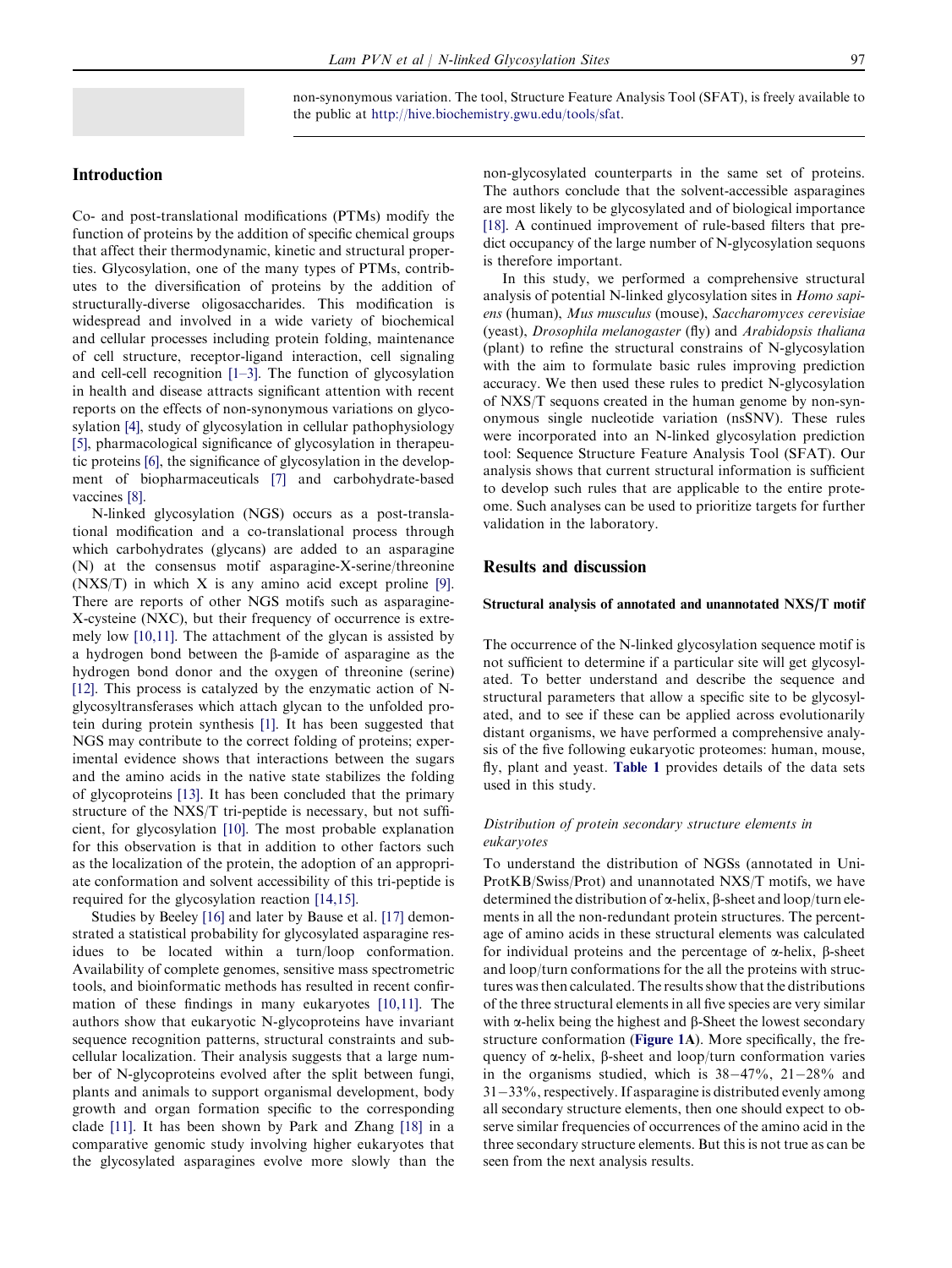| Organism | Available structures <sup>a</sup> | No. of<br>annotated<br>NXS/T sites | No. of<br>unannotated<br>NXS/T sites | No. of<br>N sites | Total<br>length | Sheet<br>total length |         | Helix total length Loop/turn total length |
|----------|-----------------------------------|------------------------------------|--------------------------------------|-------------------|-----------------|-----------------------|---------|-------------------------------------------|
| Human    | 3094                              | 2284                               | 3779                                 | 30.762            | 1,627,531       | 377,793               | 713,587 | 536,151                                   |
| Mouse    | 644                               | 453                                | 739                                  | 5984              | 91.718          | 31.568                | 24,182  | 35,968                                    |
| Fly      | 103                               | 42                                 | 103                                  | 1029              | 37.216          | 12.622                | 16.435  | 37,216                                    |
| Plant    | 179                               | 33                                 | 223                                  | 1834              | 136.158         | 30,062                | 62,978  | 43,118                                    |
| Yeast    | 756                               | 10                                 | 163                                  | 16.745            | 191.581         | 41.428                | 87.412  | 62,741                                    |

#### <span id="page-2-0"></span>Table 1 Structure datasets used in this study

Note: <sup>a</sup>Structures that have at least one asparagine in their sequence.





A. Distribution of secondary structural elements in proteins of human, mouse, fly, plant and yeast. B. Distribution of asparagine in secondary structural elements in proteins of human, mouse, fly, plant and yeast proteins. P values are calculated with  $\chi^2$  test by comparing the occurrence of asparagine in secondary structural elements to the overall distribution of  $\alpha$ -helix,  $\beta$ -sheet and turns/loops in all available structures in the species of interest.

#### Distribution of asparagines in protein secondary structural elements

It has been shown that NGS are more prevalent in turns [\[14,16\].](#page-7-0) This observation would not have functional implications if the abundance of asparagines (N) in turns is similar to the abundance of NGS sites in turns. There are 30,762 Ncontaining sites in 3094 proteins with crystallographic PDB structures for the human proteome; 5984 sites in 644 proteins for mouse, 1029 sites in 103 proteins for fly; 1834 sites in 179 proteins for plant and 16,745 sites in 756 proteins for yeast. Figure 1B shows that asparagines are located preferentially in the loop/turn conformation with a frequency of 44-50%. Compared to the results shown in Figure 1A, the percentage of asparagines found in  $\alpha$ -helix appears to be close to the expected (40.20% vs. 42.10%). However, the percentage of asparagines is higher in turns/loops and lower in  $\beta$ -sheets than expected. These results prompted us to examine whether the distribution of potential NGS (annotated in UniProtKB/ Swiss/Prot) and unannotated NXS/T sites follows the same pattern.

#### Distribution of unannotated NXS/T motif in protein secondary structure elements

All UniProtKB/Swiss-Prot records are manually curated. Even the prediction results of every protein are manually checked before they are entered into the database. Therefore, annota-

tions available from UniProtKB records are considered 'gold standard' in terms of functional annotation. It is expected that unannotated NXS/T motifs not known to carry a glycan (and therefore functionally comparable to any N), should reflect the overall distribution of asparagines. If we consider proteins with crystallographic structures, there are 3779 unannotated NXS/T motifs in human proteins, 739 sites for mouse, 1163 sites for yeast, 103 sites for fly and 223 sites for plant. According to [Figure 2A](#page-3-0), the percentage of asparagines in the unannotated NXS/T motif is slightly higher than that of all asparagines (Figure 1B) in a turn conformation. It is possible that this is a function of the tripeptide property. We therefore wanted to see if the distribution of annotated NXS/T motifs is significantly different than that of the unannotated NXS/T motifs.

### Distribution of annotated NXS/T motif in protein secondary structure elements

There are 2284 annotated NXS/T sites in 592 proteins which have PDB structures in the human dataset. Among these, 1779 sites are in turn (78%), 222 sites in the  $\alpha$ -helix (9.7%) and 283 sites in the  $\beta$ -sheet (12.3%) ([Figure 2](#page-3-0)B). This distribution, based on analysis of the entire set of available structures, is consistent with recent results in the mouse showing 75% of NGSs in turns and  $15\%$  in  $\beta$ -sheets [\[10\]](#page-7-0). The same tendency is observed in our analysis for mouse, fly, plant and yeast. In all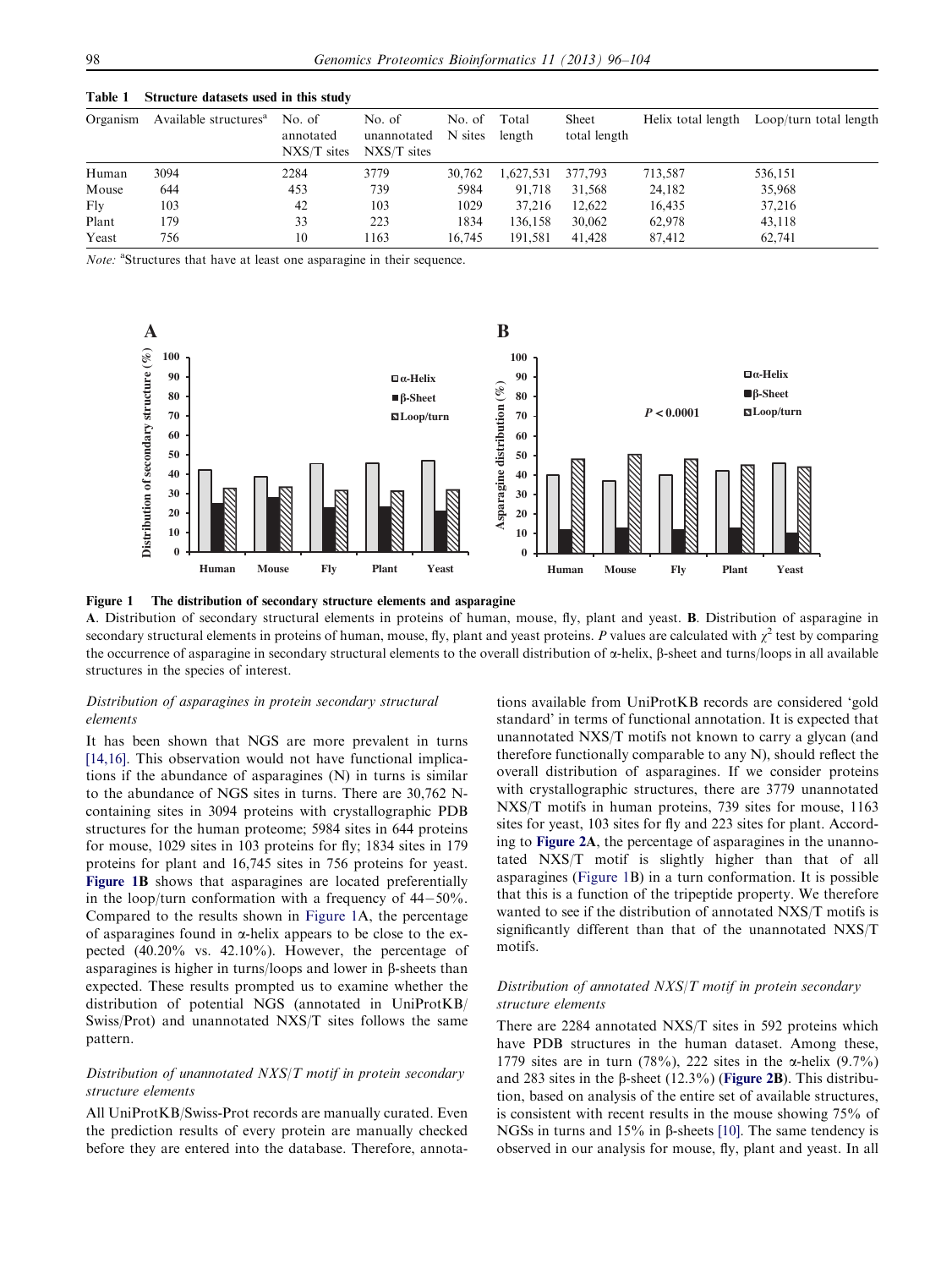<span id="page-3-0"></span>

Figure 2 The distribution of asparagine in unannotated and annotated NXS/T motifs

A. Distribution of unannotated NXS/T motifs in secondary structural elements. P values are calculated with  $\gamma^2$  test by comparing the occurrence of asparagine in unannotated NXS/T motif to the distribution of all asparagines. B. Distribution of annotated NXS/T motifs in secondary structural elements. P values are calculated with  $\chi^2$  test by comparing the occurrence of asparagine in annotated NXS/T motif to the distribution of asparagines in unannotated NXS/T motifs.



Figure 3 Distribution of asparagines in human and mouse proteins

A. Distribution of asparagines in human proteins. B. Distribution of asparagines in mouse proteins.

the species the percentages of asparagine that are part of the annotated motif is higher in loops/turns. The distribution of annotated NXS/T sites is significantly different from the distribution of the unannotated NXS/T in all the species. Representative data were shown for human and mouse in Figure 3  $(P < 0.0001)$ .

Our results in mouse show a noticeable difference of the distribution of NXS/T sites in loops/turns (60% for annotated and 51% for unannotated), compared to the analysis of Zielinska et al. (75% and 71%, respectively) [\[10\].](#page-7-0) This is potentially due to the fact that we have analyzed a larger set of structures. The occurrence of Asn-sequons in this type of secondary structure is favored for three reasons: (i) loops/turns represent spatial arrangements of the peptide chain which favor the hydrogen-bonded contact between the beta-amide of asparagines and the hydroxyl group of carbohydrates; (ii) turns constitute privileged conformations which guarantee accessibility of the sugar-acceptor sites due to their general location at the surface of proteins and (iii) these sites could be evolutionary selected because of functional importance.

#### Quantification and functional analysis of N-glycosylation sites in human and mouse proteome

UniProtKB contains 15,828 sites for the entire human proteome where the sequon NXS/T is annotated as the N-linked glycosylation site. Among them, 15,168 sites are found in ''secreted and membrane proteins'' and 747 sites in ''cytoplasm and nucleus proteins'' (there are cases where the same protein can be found in two different places). Thus, when comparing annotated NXS/T motifs found in the human proteome, approximately 96% of sites were found in ''secreted and membrane proteins'' and only 4.7% sites in ''cytoplasm, nucleus proteins.'' For mouse, 95% of the proteins with annotated NXS/T motifs are ''secreted and membrane proteins'', while only 3.8% are ''cytoplasm and nucleus'' proteins (in this case some proteins do not have location information). In large-scale analysis of NGS sites, it was found that none of the identified glycoproteins are located in the mitochondria, cytosol or nucleus [\[11\].](#page-7-0) Kung et al. [\[19\]](#page-7-0) had identified mitochondrial glycoproteins using protein microarrays and it is possible that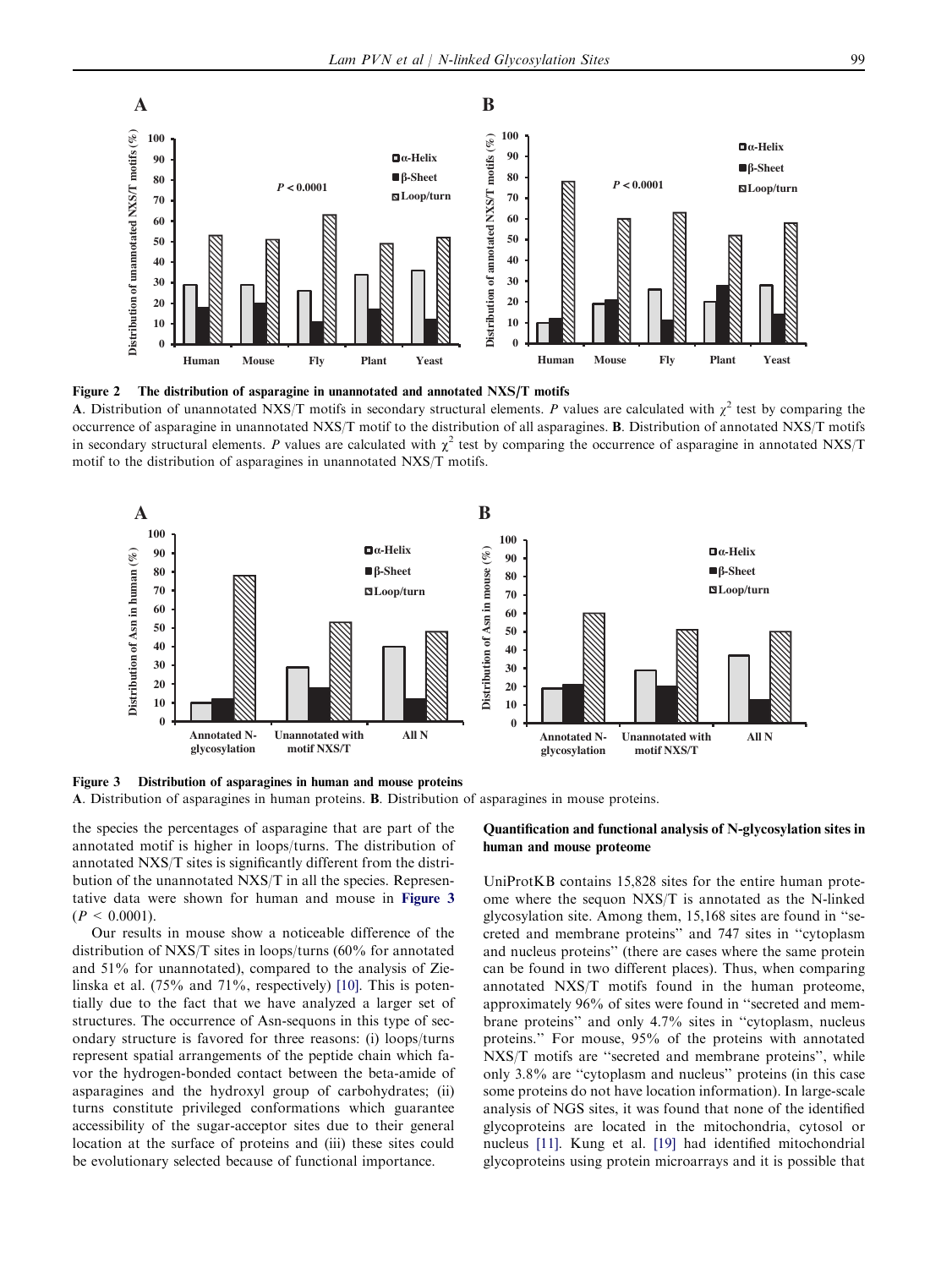they are either errors in the curated data or mitochondrial glycoproteins could not be captured because of the experimental protocols used. It is also possible that some proteins could be present in more than one compartment at different time points, which might explain the differences in the results in Uni-ProtKB and the aforementioned studies. Looking at the proportion of NXS/T sites that are annotated and the total number of NXS/T sites in the human proteome, the UniProt data suggest that only 27% of all NXS/T sites are N-glycosylated. Among ''secreted and membrane proteins'', the number increases to 53% of all NXS/T sites (Table 2). When comparing annotated NXS/T motifs to total NXS/T motifs for mouse, we find 21% of NXS/T motifs is annotated, which is lower than 27% for the human proteome, and this number increases to 36% if only ''secreted and membrane proteins'' are considered. This could be due to the fact that not all of mouse proteome has been manually curated by UniProtKB/Swiss-Prot curators and extreme caution is employed by Uni-ProtKB/Swiss-Prot curators to ensure close to zero false positives. For cytoplasm/nucleus/mitochondria proteins, the numbers are similar for human and mouse (Table 2).

These findings show that there exist a very high number of NXS/T motifs in the proteome, but less than one third of them have so far have been documented as glycosylated for both human and mouse. A higher percentage of annotated NXS/T motifs are present in ''secreted and membrane proteins'' than ''cytoplasm and nucleus proteins'', which is consistent with previously reported preferential N-glycosylation of proteins in the secretory pathways [\[10\]](#page-7-0). Comparison of the NXS/T and the reverse S/TXN site in the human proteome, which is not expected to carry glycans, reveals 58,781 NXS/T sites and 50,577 S/TXN sites ( $P = 0.9$ ) (for additional details please see Table S1). Similar distribution is observed in the mouse proteome (data not shown). Additionally, for the human proteome we noticed that there are 28,527 and 22,568 NXS/T sites in secreted and membrane proteins and in cytoplasmic and nuclear proteins, respectively, which is significantly different  $(P \le 0.0001)$ . However, the number of the reverse motifs  $(S/N)$ TXN) in secreted and membrane proteins and in cytoplasmic and nuclear proteins is comparable, which is 21,213 and 21,375, respectively. It is important to note that similar results were obtained in terms of the relative cellular distribution of NXS/T and S/TXN sites, if only the proteins with PDB structural information were considered (Table S1), which strongly supports the inclusion of just protein sequences with structural information for the type of analysis performed in this study.

#### Non-synonymous single nucleotide variation and polymorphic glycoproteins

The structural analysis shows that NGS are over-represented on the surface of proteins. We find that 91% of the annotated sites in humans and 93% in mouse are solvent-accessible, compared to 67% and 70% of the unannotated sites. We used informatic tools to extract information on polymorphic N-glycosylation variants from the UniProtKB/Swiss-Prot database and dbSNP [\[20\]](#page-8-0). Previously we have shown using pathway and function enrichment analysis that a significant number of proteins that gain or lose the glycosylation motif are involved in kinase activity, immune response and blood coagulation [\[4\]](#page-7-0). However, it remains to be investigated whether a polymorphic site can indeed be glycosylated when there is gain of the NGS motif. Our current analysis shows that of the 20,238 proteins in the complete human proteome (based on UniProtKB/Swiss-Prot), 3328 proteins contain polymorphic sites that create or abolish existing glycosylation sites (Figure 4). We employed machine learning techniques based on the rules developed from this study to examine the proteins that have crystallographic structure information available at NGS. As a result, we identified 108 out of 221 polymorphic proteins with structures (Table S2), which have one or more gain of glycosylation that are expected to have some impact on protein function. Based on UniProtKB/Swiss-Prot and Gene Ontology (GO) analysis, several of these proteins are involved in blood coagulation, cell adhesion, host-pathogen interaction, immunity and transport (Table S3). The major molecular functions represented are hydrolases, receptors and transferases. Out of 2299 proteins that do not have structures, 2247 proteins are predicted to be glycosylated at the gain of glycosylation site by the SFAT tool (total NXS/T sites: 12,623; sites predicted as yes: 11,651 and sites predicted as no: 972). Based on GO analysis using Panther tools [\[21\]](#page-8-0), the over-represented GO biological processes in this dataset include immune response, response to stimulus, signaling and blood coagulation, which agrees with the our results obtained previously [\[4\].](#page-7-0)

#### N-linked glycosylation prediction tool

The analysis that we have performed here represents an efficient way to explore the glycosylation potential of protein if the structure is known. We have also extended the tool to work on proteins without structure, albeit with lower accuracy: 74% without structure compared to 93% with structure. It is expected that within the next decade, majority of proteins with NGS will have their structures solved, or it will be possible to generate high-quality homology models for these proteins based on related protein structures. To provide easy comparison of these structures and sequences we have web-enabled our tools developed for this study. The tool can perform the following tasks: (i) predict N-linked glycosylation sites, (ii) determine the secondary structural elements of any site of interest (such as active site, metal binding site, N-linked glycosylation site or any other sited based on user-defined motif) and (iii) map UniProtKB and PDB sequence features. The tool, Structure Feature Analysis Tool (SFAT), is expected to be useful for

Table 2 Subcellular distribution of annotated NXS/T motifs in human and mouse proteome

| <b>Species</b> | Entire proteome $(\% )$ | Secreted/membrane $(\% )$ | Cytoplasm/nucleus/mitochondria (%) |
|----------------|-------------------------|---------------------------|------------------------------------|
| Human          |                         |                           |                                    |
| Mouse          |                         |                           |                                    |

Note: Percentage of annotated NXS/T motifs against all NXS/T motifs in respective categories is shown.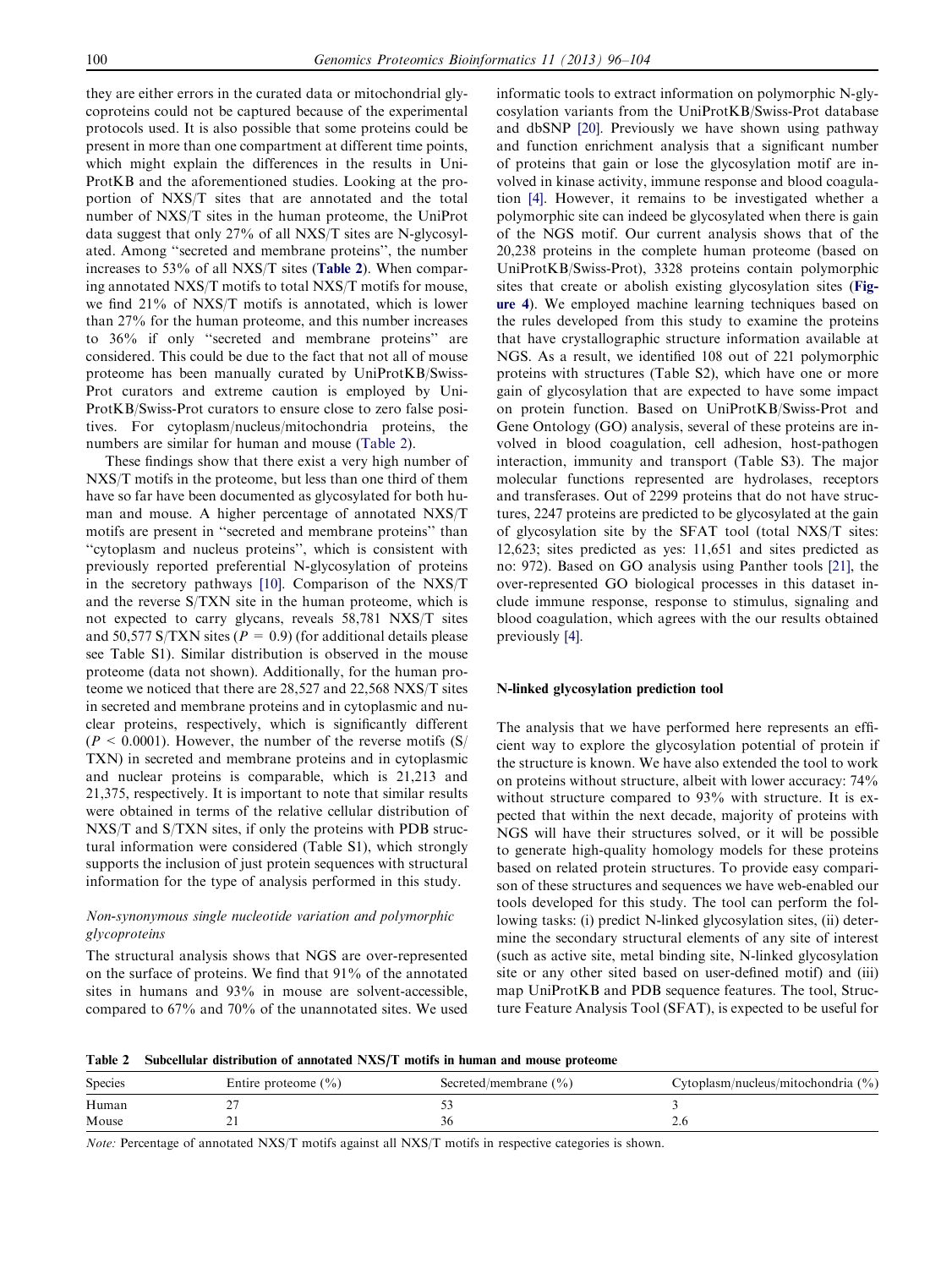

Figure 4 Identification of N-linked glycosylation (NLG) sites using SFAT

researchers interested in site-specific quantitative structural analysis. Figure 5 shows a snapshot of the SFAT interface.

#### Prediction of N-linked glycosylation sites

The prediction is performed using the following four basic rules: (i) presence of Endoplasmic Reticulum targeting sequence; (ii) not nuclear, mitochondrial or cytoplasmic; (iii) present in a loop or turn and (iv) exposed. Data for the first two rules are extracted from the UniProtKB flat file. The third piece of information is extracted from the PDB file and the relative solvent accessibility is obtained from Define Secondary Structure of Proteins (DSSP) database [\[22\]](#page-8-0). When structure is not available, the last two pieces of information is predicted. We identified 96 new (currently not annotated in UniProt) NGS in the human proteome that matches all four rules  $(3.6\%$  of the total unannotated NXS/T sites). Instead of using a set of strict rules for prediction which can potentially lead to large numbers of false negatives, we implemented these rules into a machine learning framework for better prediction accuracy. Using this approach our cross validation prediction model showed the overall accuracy of 93%, and the precision for true positive of 90% for proteins with structures. The accuracy and precision is 74% and 70%, respectively, when the tool is applied to proteins without structures. The model was then used to predict NGS in the polymorphic glycoproteins. The results showed that for the gain of N-glycosylation, around 40% are predicted to be glycosylated.

There are several other NGS prediction tools currently available. However, none of them use a rule-based method that is dependent on structural information. EnsembleGly [\[23\]](#page-8-0), a sequence-based method using ensembles of support vector machine classifiers, has 94% accuracy; NetNGlyc [\(http://](http://www.cbs.dtu.dk/services/NetNGlyc/) [www.cbs.dtu.dk/services/NetNGlyc/\)](http://www.cbs.dtu.dk/services/NetNGlyc/) uses artificial neural networks that examine the sequence context of Asn-X-Ser/Thr sequons with an overall accuracy of 76%. In addition, GPP [\[24\]](#page-8-0) uses the random forest algorithm and pairwise patterns to predict glycosylation sites with an accuracy of 90.8% for Ser sites, 92.0% for Thr sites and 92.8% for Asn sites. It is important to note here that the authors used their own training and test datasets to determine the accuracy of their tools. A direct comparison between different tools is thus difficult because the tools were developed and tested on different training and test datasets. Furthermore, the definition of negative NGS is an open discussion, because it is difficult to prove definitively that a particular residue is not glycosylated under any conditions, although experiments can verify that a particular residue can be glycosylated.

## Determining the secondary structure elements of any amino acid site

Knowledge of the distribution of a specific motif in the secondary structure elements can be useful to predict the functional relevance. To facilitate studies similar to the one described here, we implement within SFAT an option that can provide a distribution report of any motif of interest. The input file is the UniProtKB flat file. The tool gives the user multiple options about different feature information in UniProtKB such as: N-linked glycosylation, active site or metal-binding site. Alternatively, the user can define their motif of interest. Instructions for how to determine the correct pattern can be found in the Help document. The results are given in a downloadable table. A pie chart and plot graph are generated to illustrate the obtained results.

# Mapping of UniProtKB and PDB features

Sequences from PDB and UniProt may not be identical (PDB sequences can be shorter or longer compared to the

| <b>Structure Feature Analysis Tool (SFAT)</b>                                             |  |  |  |  |  |
|-------------------------------------------------------------------------------------------|--|--|--|--|--|
| N-Glycosylation Prediction UniProt-PDB Mapper Secondary Structure Mapper                  |  |  |  |  |  |
| <b>N-Glycosylation Prediction</b>                                                         |  |  |  |  |  |
| <b>Instructions</b>                                                                       |  |  |  |  |  |
| <b>UniProtKB Accession:</b><br>e.g. P06280                                                |  |  |  |  |  |
| <b>Note:</b> You could provide an additional fasta file containing your modified sequence |  |  |  |  |  |
| With<br><b>Fasta Sequence</b><br>Browse                                                   |  |  |  |  |  |
| <b>SUBMIT</b>                                                                             |  |  |  |  |  |

#### Figure 5 Home page for N-linked glycosylation prediction tool SFAT

User can either predict N-linked glycosylation sites, find the distribution of a motif in secondary structural elements or map UniProtKB and PDB sequence features.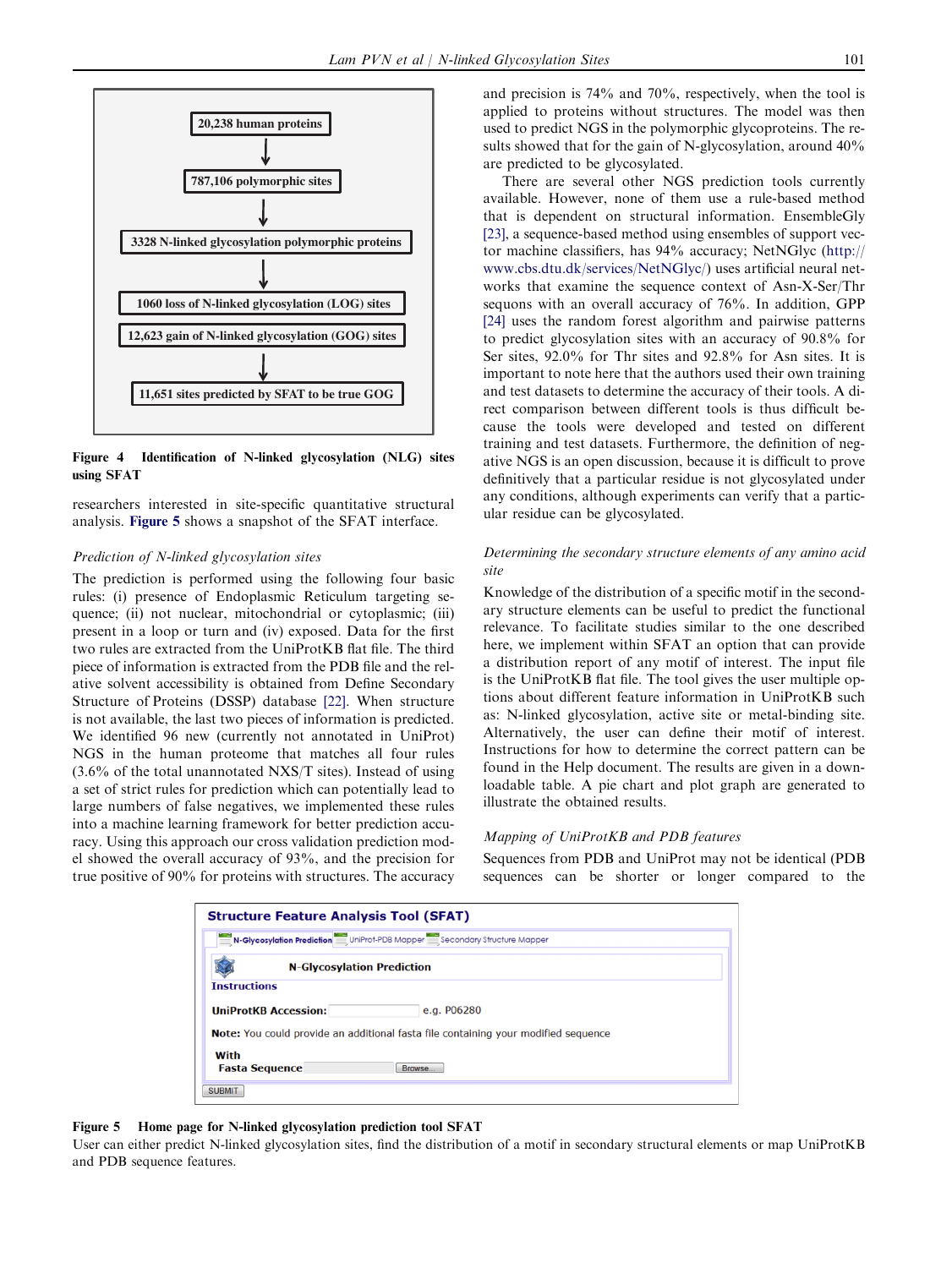UniProtKB sequence). Therefore, it is important to align them to explore the different feature annotations that are available on the sequence from UniProt or PDB. Often this task is done manually and can lead to errors. We have implemented a simple alignment tool and the features are extracted from Uni-ProtKB flat files and PDB records and the user can easily identify the features of interest in the amino acid sequence. This tool was used in this study to further analyze the polymorphic glycosylation sites.

#### Conclusion

Comparative structural study of asparagines in human, mouse, fly, plant and yeast showed that a high percentage of asparagines in NXS/T motifs implicated in N-glycosylation are localized within a turn/loop and are solvent-exposed at the protein surface. The N-glycosylated proteins are typically not cytoplasmic, nuclear or mitochondrial. We have incorporated these observations into an N-glycosylation prediction tool which combines structure- and sequence-based rules that significantly improve sequence-based prediction methods. The tool was used to predict glycosylation sites of a set of polymorphic human proteins.

#### Materials and methods

By 'annotated' glycosylation sites, we mean NXS/T sites that are indicated as the N-linked glycosylation site in Uni-ProtKB/Swiss-Prot [\[25\]](#page-8-0) protein record, while unannotated glycosylation sites include all other NXS/T sites. We consider these annotated glycosylation sites as potential NGS, as they have been manually curated by UniProtKB/Swiss-Prot curators based on experimental evidence, similarity to experimentally-validated NGS in homologous proteins and/or in-depth sequence and functional analysis. UniProtKB/Swiss-Prot human proteome is considered the gold standard set of manually-curated human proteins and in our opinion provides the best positive and negative datasets, since UniProtKB/Swiss-Prot curators have manually curated all entries for the human proteome. All predictions are checked manually by curators to ascertain if there are any homologous sites in related proteins. Predictions that are dubious are not included in the sequence feature annotation.

#### **Datasets**

All data were collected from UniProtKB and Protein Data Bank (PDB) [\[26\].](#page-8-0) For the human proteome, the complete proteome available from UniProtKB/Swiss-Prot was used. For mouse, the file rp-seqs-15.fasta.gz from [http://pir.george](http://pir.georgetown.edu/rps/data/current/15/)[town.edu/rps/data/current/15/](http://pir.georgetown.edu/rps/data/current/15/) was downloaded and parsed to obtain the complete proteome. This was done because the complete proteome of mouse from UniProtKB has several potential splice variants as separate entries. All other proteomes were obtained from UniProtKB using the 'complete proteome' keyword tag. The access dates for all data retrievals are between 15th February and 15th June, 2012. Experimentally-validated datasets were obtained from UniProtKB and supplementary materials in Zielinska et al. [\[10,11\].](#page-7-0)

#### Data analysis

Python scripts were used to extract information from Uni-ProtKB flat file feature (FT) lines, cross-reference (DR) lines for PDB database and sequence (SQ) lines. Information was also extracted from the PDB files in order to get secondary structure information. For annotated N-linked glycosylation sites, all UniProt FT lines annotated as ''N-linked'' whether ''confirmed'', ''potential'' or ''by similarity'' were retained. The positions of these sites were retrieved and the corresponding sequences were checked for the NXS/T motif. PDB IDs were extracted from UniProtKB flat files. As there can be more than one PDB file mapped to any UniProtKB protein, the PDB structure which meets the following criteria was selected: the structure was determined by x-ray diffraction, highest resolution, and the site of interest is contained within the solved structure. Once selected, PDB files were downloaded from PDB and the positions aligned to the PDB sequence and the secondary structure was determined based on the secondary structure assignment in the PDB file.

Relative solvent accessibility was calculated using the information in DSSP database [\[22\].](#page-8-0) Based on the value of the relative accessible surface area (ASA), the residues were grouped as buried  $(0.0-0.25)$  or exposed  $(0.25-1.0)$ . The choice of the threshold was based on previous studies [\[10,18,27\].](#page-7-0) For machine learning using classification and regression tree (CART), we allow CART to automatically select the relative ASA based on the test set. MUSCLE was used to perform pairwise alignment to map UniProtKB protein sequences to PDB [\[28\].](#page-8-0) Prediction of the N-terminal targeting sequences was performed using Predotar [\[29\].](#page-8-0) Subcellular location analysis is performed based on UniProtKB keywords. For sequences that do not have structural information, secondary structure and surface accessibility of the individual amino acid was predicted using NetSurfp [\[30\]](#page-8-0). P value was calculated using a binomial statistic based on methodology described earlier [\[31,32\].](#page-8-0) P value of 0.05 or less was considered significant.

#### Identification of polymorphic glycosylation sites

Gain of glycosylation sites were identified by using variation data from UniProtKB FT lines and dbSNP [\[20,33\]](#page-8-0). Entries were first mapped to UniProtKB accessions using the ID mapping service [\[34\]](#page-8-0) followed by sequence mapping. This resulted in a table with UniProtKB accession numbers and position of variation, the variation and the data source (Table S2).

#### Machine learning using CART

This method consists of creating a model that predicts the value or a class for a predictive variable based on several input variables. The algorithms of this decision tree usually work top-down by choosing a variable at each step that is the next best variable to use in splitting the set of items. ''Best'' is defined by how well the variable splits the set into homogeneous subsets that have the same value of the predictive variable [\[35\]](#page-8-0). As the number of unannotated sites is higher than that of the annotated sites in our analysis of the human proteome (2:3 ratio), the training dataset for our prediction model contains 200 experimentally-validated sites (noted as positive) and 300 unannotated sites (noted as negative). Training classifiers are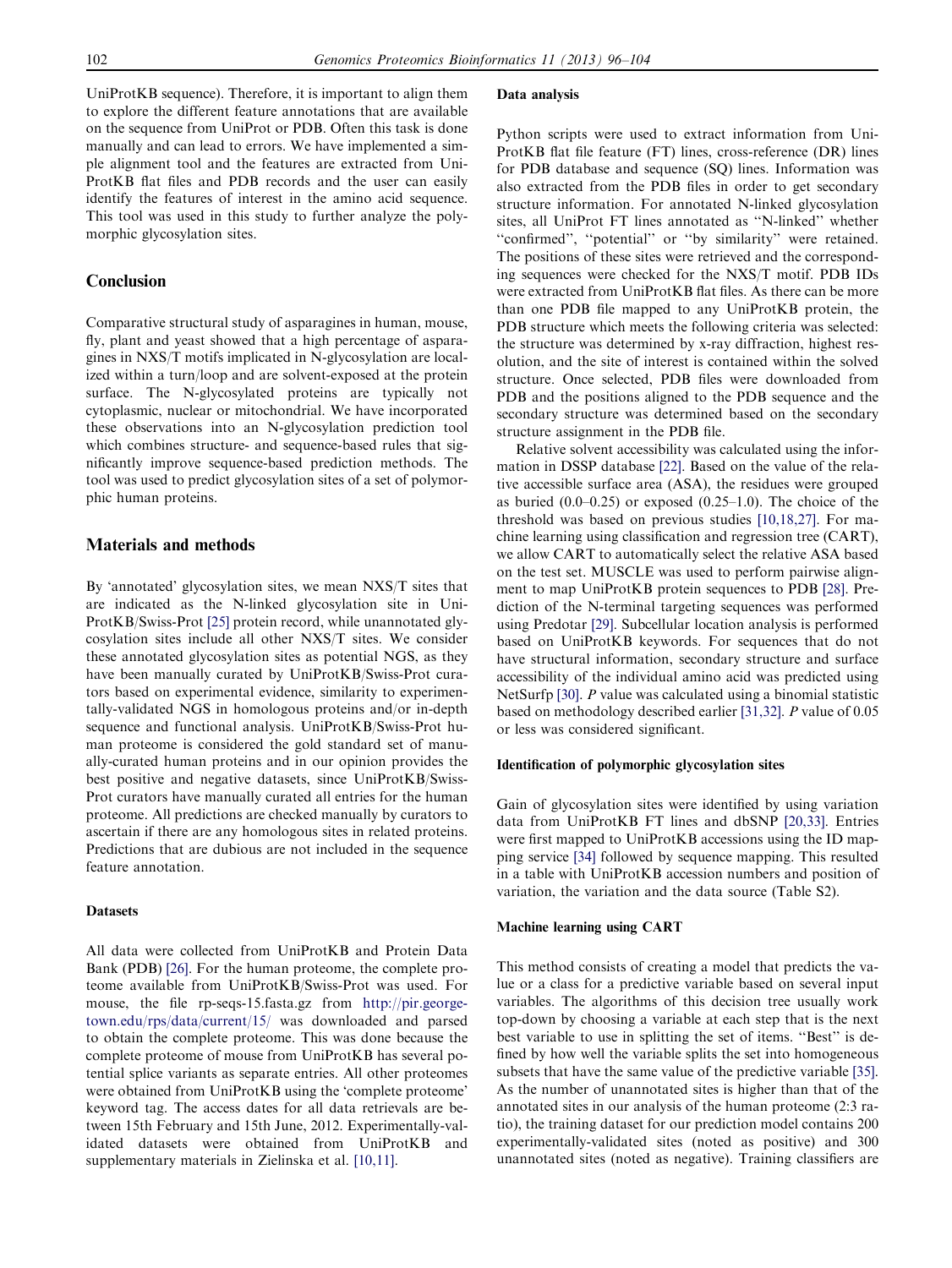<span id="page-7-0"></span>challenging because the positive and negative datasets are unbalanced with more negative sites than positive sites, which can result in poor classification of the minority class (in this case positive sites). One solution is to change the distribution of major and minor classes during training by randomly selecting a subset of the training data. However, this approach does not then take into consideration all available information in the real dataset. Therefore, we chose our training dataset to contain original data in a ratio that reflects the natural dataset.

First, a set of patterns is generated from the training data for each of the glycosylation sites and then used to generate a value for each instance. Multiple runs are performed with each instance collecting weights to determine the positive or negative NGS class. Each of the runs used dataset comprising randomly chosen positive and negative instances from the cross validation fold. The accuracy of the prediction was evaluated by cross validation (described below).

The variables that describe the dataset are selected based on the rules derived from this study: (i) ER targeting sequence (ii) sub-cellular location, (iii) secondary structure and (iv) exposed/buried. To build the classification model, the function 'rpart' in statistical language R was used. Twenty-fold internal cross validation was performed to validate the training dataset as described previously [\[24\]](#page-8-0). More specifically, the dataset was partitioned randomly into 20 sections and the training procedure was carried out using 19 of these while the 20th section provides a test dataset. This was repeated 20 times on each occasion with a different section of the data acting as the test set. The evaluation of the model is based on the number of true positives (TP), false positives (FP), true negatives (TN), false negatives (FN). The model was then used to predict NGS in the test dataset.

# Authors' contributions

RM conceived, designed and coordinated the study and developed a general outline for the algorithm. PL developed the specific algorithm, was responsible for software design and implementation and drafted the manuscript. TN participated in the design and evaluation of the tool interface. KK generated the variation data. RG tested the tool and helped design the study. VSN and VSK performed the statistical analysis. All authors read and approved the final manuscript.

#### Competing interests

We declare that we have no competing interests.

#### Acknowledgements

We want to thank Hayley Hamilton of the George Washington University and Nagarajan Pattabiraman of MolBox LLC for critical reading of the manuscript and providing useful comments. All computations were performed at High-performance Integrated Virtual Environment (HIVE) located at The George Washington University and co-developed by Drs. Raja Mazumder and Vahan Simonyan. Support for this work came from the George Washington University funds to RM. RG's participation is supported by RO1 CA135069 and U01 CA168926. This project is also supported in part by an appointment to the Research Participation Program at the Center for Biologics Evaluation and Research administered by the Oak Ridge Institute for Science and Education through an interagency agreement between the U.S. Department of Energy and the U.S. Food and Drug Administration.

### Supplementary material

Supplementary data associated with this article can be found, in the online version, at [http://dx.doi.org/10.1016/](http://dx.doi.org/10.1016/j.gpb.2012.11.003) [j.gpb. 2012.11.003](http://dx.doi.org/10.1016/j.gpb.2012.11.003).

#### References

- [1] Helenius A, Aebi M. Roles of N-linked glycans in the endoplasmic reticulum. Annu Rev Biochem 2004;73:1019–49.
- [2] Varki A. Biological roles of oligosaccharides: all of the theories are correct. Glycobiology 1993;3:97–130.
- [3] Woods RJ, Edge CJ, Dwek RA. Protein surface oligosaccharides and protein function. Nat Struct Biol 1994;1:499–501.
- [4] Mazumder R, Morampudi KS, Motwani M, Vasudevan S, Goldman R. Proteome-wide analysis of single-nucleotide variations in the N-glycosylation sequon of human genes. PLoS One 2012;7:e36212.
- [5] Ohtsubo K, Marth JD. Glycosylation in cellular mechanisms of health and disease. Cell 2006;126:855–67.
- [6] Li H, d'Anjou M. Pharmacological significance of glycosylation in therapeutic proteins. Curr Opin Biotechnol 2009;20:678–84.
- [7] Kawasaki N, Itoh S, Hashii N, Takakura D, Qin Y, Huang X, et al. The significance of glycosylation analysis in development of biopharmaceuticals. Biol Pharm Bull 2009;32:796–800.
- [8] Hecht ML, Stallforth P, Silva DV, Adibekian A, Seeberger PH. Recent advances in carbohydrate-based vaccines. Curr Opin Chem Biol 2009;13:354–9.
- [9] Hart GW. Glycosylation. Curr Opin Cell Biol 1992;4:1017–23.
- [10] Zielinska DF, Gnad F, Wisniewski JR, Mann M. Precision mapping of an in vivo N-glycoproteome reveals rigid topological and sequence constraints. Cell 2010;141:897–907.
- [11] Zielinska DF, Gnad F, Schropp K, Wisniewski JR, Mann M. Mapping N-glycosylation sites across seven evolutionarily distant species reveals a divergent substrate proteome despite a common core machinery. Mol Cell 2012;46:542–8.
- [12] Bause E, Legler G. The role of the hydroxy amino acid in the triplet sequence Asn-Xaa-Thr(Ser) for the N-glycosylation step during glycoprotein biosynthesis. Biochem J 1981;195:639–44.
- [13] Wyss DF, Choi JS, Li J, Knoppers MH, Willis KJ, Arulanandam AR, et al. Conformation and function of the N-linked glycan in the adhesion domain of human CD2. Science 1995;269:1273–8.
- [14] Bause E. Structural requirements of N-glycosylation of proteins. Studies with proline peptides as conformational probes. Biochem J 1983;209:331–6.
- [15] Junker VL, Apweiler R, Bairoch A. Representation of functional information in the SWISS-PROT data bank. Bioinformatics  $1999.15.1066 - 7$
- [16] Beeley JG. Peptide chain conformation and the glycosylation of glycoproteins. Biochem Biophys Res Commun 1977;76:1051– 1055.
- [17] Bause E, Hettkamp H, Legler G. Conformational aspects of Nglycosylation of proteins. Studies with linear and cyclic peptides as probes. Biochem J 1982;203:761–8.
- [18] Park C, Zhang J. Genome-wide evolutionary conservation of Nglycosylation sites. Mol Biol Evol 2011;28:2351–7.
- [19] Kung LA, Tao SC, Qian J, Smith MG, Snyder M, Zhu H. Global analysis of the glycoproteome in Saccharomyces cerevisiae reveals new roles for protein glycosylation in eukaryotes. Mol Syst Biol 2009;5:308.